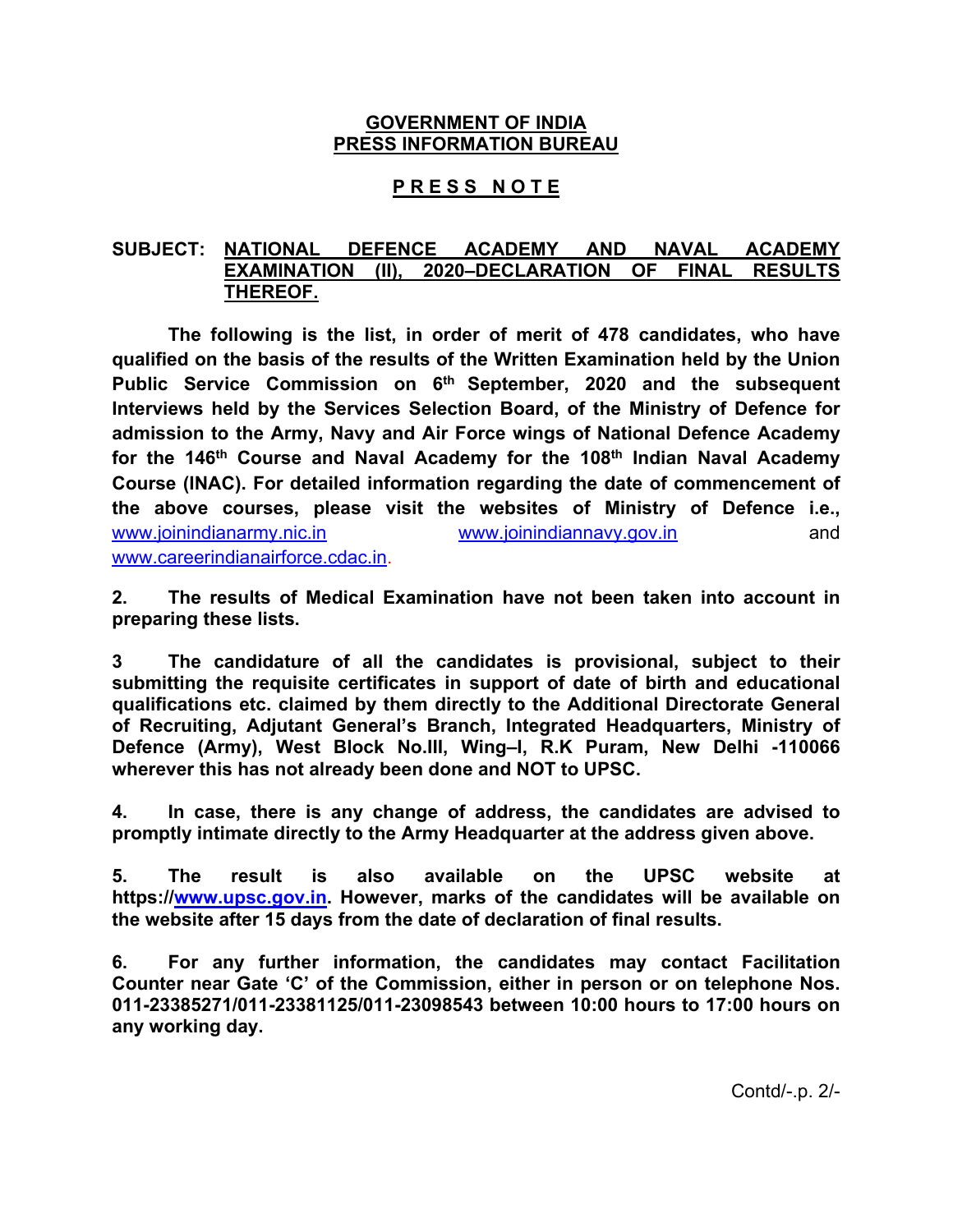### N.D.A. & N.A.(II) EXAMINATION-2020 - 2 -

| S.NO.                          | <b>ROLL NO</b>     | <b>NAME</b>                                    |
|--------------------------------|--------------------|------------------------------------------------|
|                                |                    |                                                |
| $\mathbf{1}$<br>$\overline{2}$ | 1418721            | ADITYA SINGH RANA                              |
| $\overline{\mathbf{3}}$        | 1413521<br>0513371 | <b>NAKUL SAXENA</b><br>DEVEN NAMDEO SHINDE     |
| $\overline{4}$                 |                    |                                                |
|                                | 1414818            | <b>MANIK TURAN</b>                             |
| 5                              | 1413007            | <b>BHARAT</b>                                  |
| 6                              | 0514271            | SHAURYA ROHIET                                 |
| 7                              | 1412366            | <b>SACHIN KUMAR</b>                            |
| $\,$ $\,$<br>9                 | 4119021<br>1319796 | RAVI CHANDRA JHA<br><b>AMRIT RAJNEESH BAHL</b> |
|                                |                    |                                                |
| 10                             | 0859852            | ABHINAV MEHROTRA                               |
| 11                             | 0854851            | <b>RAUNAK SINGH</b>                            |
| 12                             | 2643536            | <b>SAURAV SINGH</b>                            |
| 13                             | 1904023            | <b>NITHIN S NAIR</b>                           |
| 14                             | 3522746            | KOSHIL KAPOOR                                  |
| 15                             | 3601861            | RONIT RANJAN NAYAK                             |
| 16                             | 1702603            | <b>SNATAN</b>                                  |
| 17                             | 3519749            | <b>KUSHAL</b>                                  |
| 18                             | 1123818            | <b>ANKIT KUMAR</b>                             |
| 19                             | 1315150            | SADAVARTE PUSHKAR MAHESH                       |
| 20                             | 1124814            | AISHWARYA VARDHAN SONI                         |
| 21                             | 0850774            | TARUN SAINI                                    |
| 22                             | 1536508            | <b>SATYAM KUMAR</b>                            |
| 23                             | 5107099            | <b>SRIJAN KUMAR</b>                            |
| 24                             | 0854311            | <b>SYED AYAAN AHMAD</b>                        |
| 25                             | 1538318            | <b>ASHISH KUMAR</b>                            |
| 26                             | 1539407            | <b>SATYAM RAJ</b>                              |
| 27                             | 4401214            | NAMOIJAM NAOBA MEETEI                          |
| 28                             | 2410897            | <b>ADRIAN DENSON</b>                           |
| 29                             | 0413983            | UPENDRA SINGH GURJAR                           |
| 30                             | 5002689            | DEVI SRI PRASAD DEVARASETTY                    |
| 31                             | 3522237            | KANISHK CHAUHAN                                |
| 32                             | 1535139            | AMARTYA SINGH                                  |
| 33                             | 1317667            | ANIKET KIRAN MAHAJAN                           |
| 34                             | 1417583            | <b>ARMAAN SINGH</b>                            |
| 35                             | 1412128            | <b>LAKSHYA</b>                                 |
| 36                             | 0616934            | <b>SOUMYADIP KAR</b>                           |
| 37                             | 1414602            | KUSHAGRA SHARMA                                |
| 38                             | 0851891            | ABHAAS GUPTA                                   |
| 39                             | 1130151            | UJJWAL PRATAP SINGH                            |
| 40                             | 0414602            | <b>VIVEK SINGH</b>                             |
| 41                             | 0858162            | <b>ANURAG VERMA</b>                            |
| 42                             | 1135416            | <b>JAIPAL SINGH RATHORE</b>                    |
| 43                             | 2636143            | <b>AVNISH TRIPATHI</b>                         |
| 44                             | 0855579            | <b>HARSH BHARDWAJ</b>                          |
| 45                             | 1133946            | <b>ANNI NEHRA</b>                              |
| 46                             | 2411059            | <b>NAVEEN KUMAR</b>                            |
| 47                             | 0857882            | HARSH CHOUDHARY                                |
| 48                             | 2642336            | SHASHWAT SHANDILYA                             |
| 49                             | 3905760            | PRASHANT PANDEY                                |
| 50                             | 4120271            | RAGHVENDRA PRATAP SINGH                        |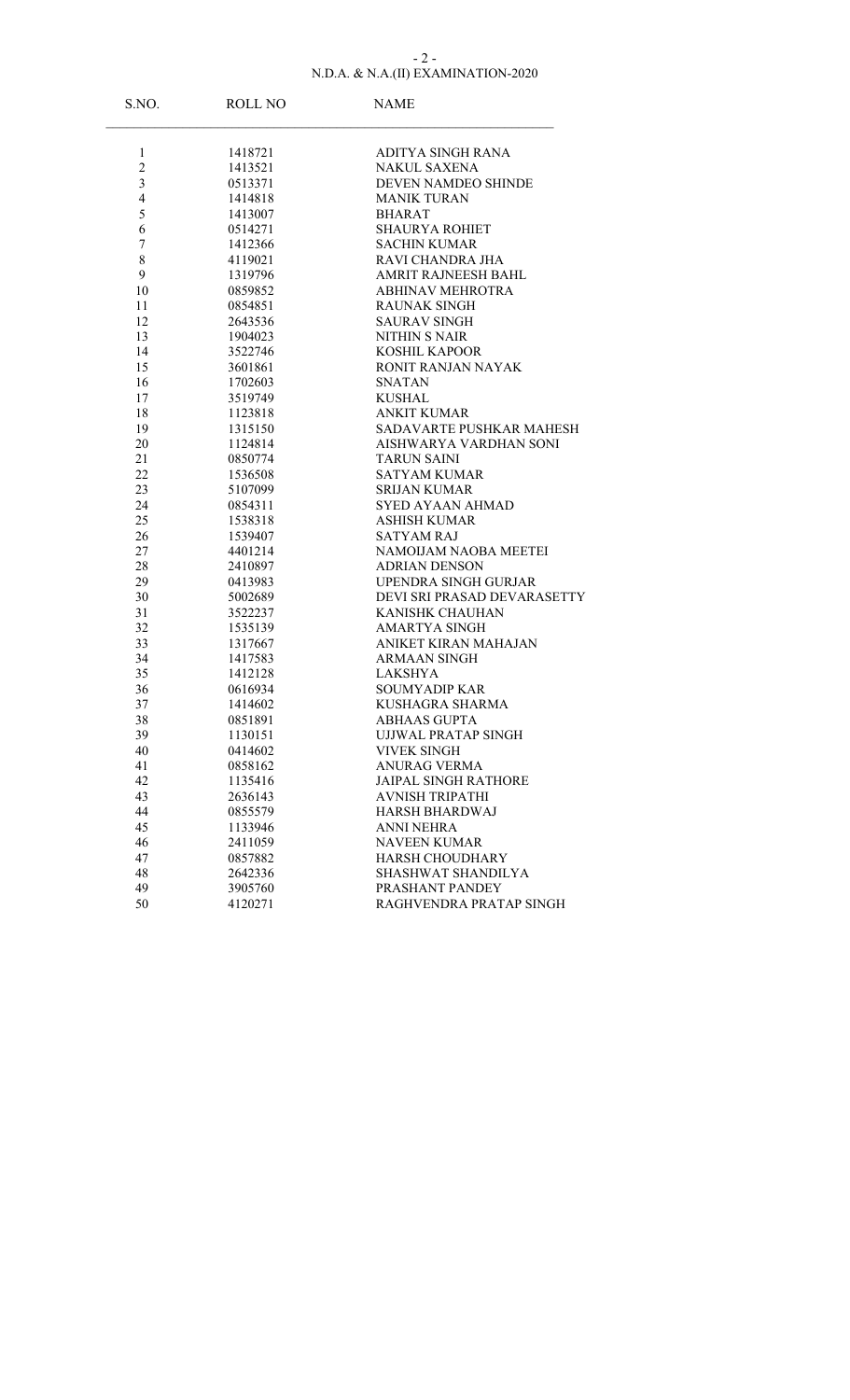### N.D.A. & N.A.(II) EXAMINATION-2020 - 3 -

| S.NO. | ROLL NO | <b>NAME</b>               |
|-------|---------|---------------------------|
| 51    | 1009107 | DIGAMARTHI ATCHYUTH       |
| 52    | 1413155 | ANIL NEGI                 |
| 53    | 3517991 | NIKHIL BANSAL             |
| 54    | 0852274 | <b>JAVED AKHTAR</b>       |
| 55    | 1314877 | AGRAWAL LAKSHYA PANKAJ    |
| 56    | 0853363 | <b>GAJ BHUSHAN SHARMA</b> |
| 57    | 0855436 | <b>NISHIT MISHRA</b>      |
| 58    | 1125002 | <b>MUDIT SINGH</b>        |
| 59    | 1129467 | <b>ARYAN KAUSHIK</b>      |
| 60    | 5408230 | <b>SHOBHIT GUPTA</b>      |
| 61    | 3520297 | KUSHAL PREET SALLAN       |
| 62    | 1125186 | <b>NAVEEN KUMAR</b>       |
| 63    | 3525583 | <b>GAURAV SINGH</b>       |
| 64    | 1702829 | <b>SWASTIK BHARDWAJ</b>   |
| 65    | 1531068 | PRANAV KUMAR DEV          |
| 66    | 5411849 | SOURAV SINGH KARKI        |
| 67    | 1418550 | AAKASH ABHAYNATH          |
| 68    | 1536612 | <b>UDIT NARAYAN</b>       |
| 69    | 0878265 | <b>ARNAV SHARMA</b>       |
| 70    | 0106582 | DHAVALKUMAR G KORVADIYA   |
| 71    | 0306633 | <b>ARYAN SRIVASTAV</b>    |
| 72    | 4120595 | TANISHQ TULSI             |
| 73    | 1413065 | <b>SAKET BISHT</b>        |
| 74    | 0514369 | <b>AKSHAY APTE</b>        |
| 75    | 1132554 | <b>SUNIL SIDH</b>         |
| 76    | 2636841 | SATYAM TRIPATHI           |
| 77    | 5104643 | <b>SANAPALA SETHU</b>     |
| 78    | 0876060 | <b>AAYUSH</b>             |
| 79    | 1133412 | <b>KULDEEP DAGAR</b>      |
| 80    | 0877306 | ROHAN KRISHNAMURTI        |
| 81    | 4117999 | <b>GANESH KUMAR</b>       |
| 82    | 0857284 | <b>CHIRAG SETHI</b>       |
| 83    | 0706266 | SOUMYA RANJAN SAHU        |
| 84    | 1417620 | <b>SHARON SONNY</b>       |
| 85    | 1703477 | PRANAV BHARDWAJ           |
| 86    | 0238199 | AKASH KUMAR JHA           |
| 87    | 0850148 | <b>AMAR YADAV</b>         |
| 88    | 3602683 | RITHIK DHALIWAL           |
| 89    | 1134709 | MAYANK SINGH SHEKHAWAT    |
| 90    | 0414181 | TANMAY SINHA              |
| 91    | 5105216 | PEDDINTI HEMANTH          |
| 92    | 0850822 | <b>SAKSHAM CHOUDHARY</b>  |
| 93    | 5409256 | <b>UDIT PRADEEP DUBEY</b> |
| 94    | 0857360 | <b>VIDHAN JAIN</b>        |
| 95    | 1533145 | <b>ABHINAV RANJAN</b>     |
| 96    | 0857539 | <b>ADITYA PUNDIR</b>      |
| 97    | 0882346 | PRASHANT BHATTI           |
| 98    | 0858108 | <b>ABHISHEK SHARMA</b>    |
| 99    | 1415785 | DIVYANSHU DWIVEDI         |
|       |         |                           |
| 100   | 1125573 | ANKUSH KUMAR              |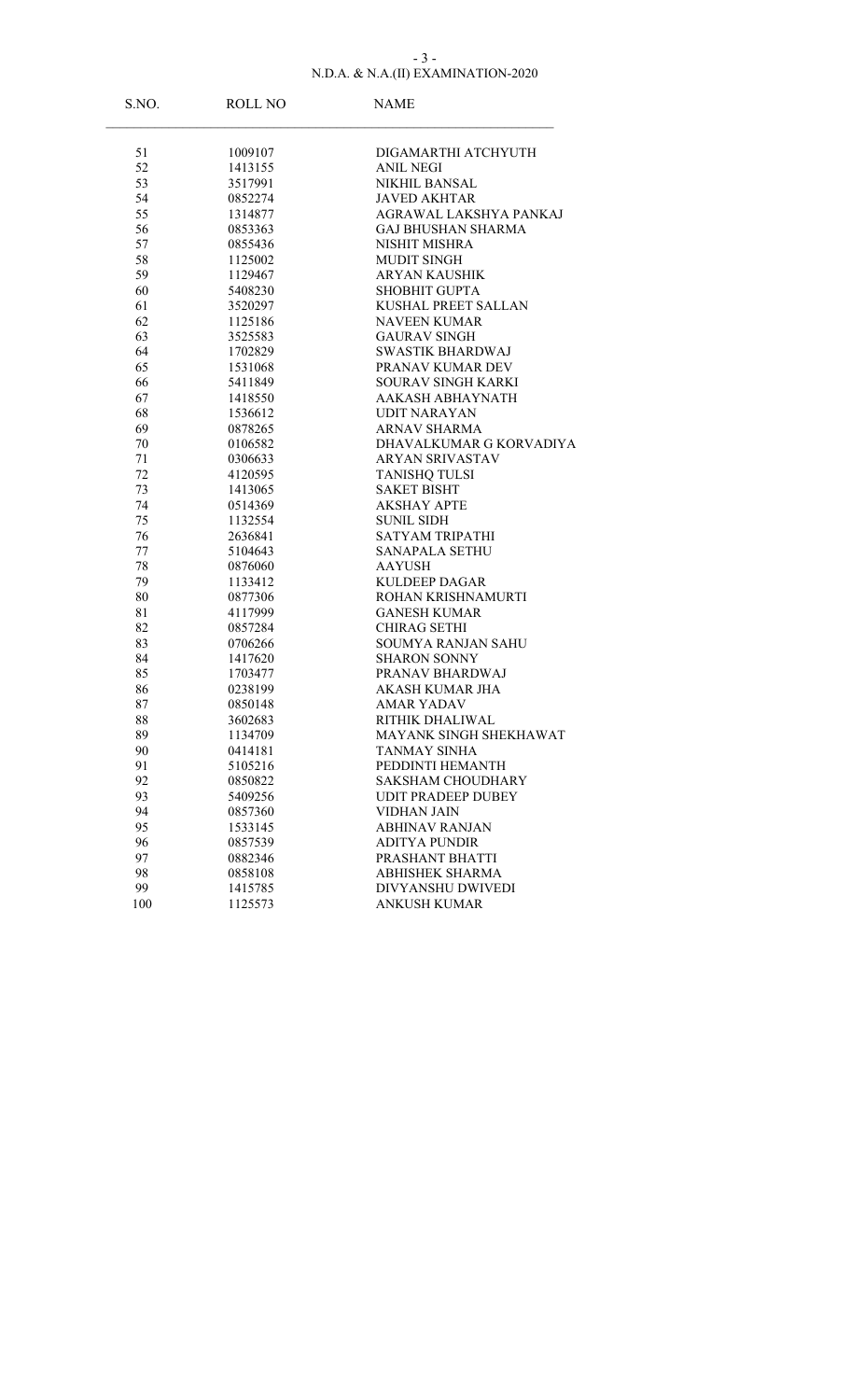## N.D.A. & N.A.(II) EXAMINATION-2020 - 4 -

| S.NO. | <b>ROLL NO</b> | <b>NAME</b>                  |
|-------|----------------|------------------------------|
| 101   | 1411340        | PRAKHAR NEGI                 |
| 102   | 0513924        | KAUSTUBH MEHUL PATIL         |
| 103   | 1012528        | <b>SOGALA RITHWIK</b>        |
| 104   | 1414476        | <b>ADITYA GIRI</b>           |
| 105   | 1122342        | AJAY SINGH MAAN              |
| 106   | 1315130        | ASHTURKAR DEVANG SANJAY      |
| 107   | 1413894        | <b>SHUBHRADIP PAUL</b>       |
| 108   | 2410623        | NITIN SHARMA                 |
| 109   | 0857311        | SIDDHARTHA PURI              |
| 110   | 1012548        | <b>JATIN MANOJ ATHIOTTIL</b> |
| 111   | 5408125        | <b>ANKIT SINGH</b>           |
| 112   | 1011589        | <b>V S VARDHAN</b>           |
| 113   | 4002412        | P GOVARDAN                   |
| 114   | 1531575        | <b>AYUSH DUBEY</b>           |
| 115   | 0856578        | AYUSHMAN TRIPATHI            |
| 116   | 4110078        | <b>MEET KUMAR BHATTI</b>     |
| 117   | 0108490        | <b>ARYAN FARSWAN</b>         |
| 118   | 0856110        | <b>DHRUV</b>                 |
| 119   | 1413938        | PRASHANT GURJAR              |
| 120   | 1536482        | <b>ANMOL GUPTA</b>           |
| 121   | 0860900        | SHUBHANKAR RAJENDRA JOSHI    |
| 122   | 1412851        | <b>SHARAD NEGI</b>           |
| 123   | 0307277        | SAMRIT SAMEEP KUNJA          |
| 124   | 2640690        | <b>MUKESH MISHRA</b>         |
| 125   | 0856986        | ADITYA UPADHYAY              |
| 126   | 2640845        | RACHIT SHUKLA                |
| 127   | 5002783        | P V S M CHANDRA REDDY        |
| 128   | 1124516        | KULDEEP SINGH                |
| 129   | 1122605        | YUVRAJ SINGH                 |
| 130   | 0225712        | <b>HIMANSHU PANDEY</b>       |
| 131   | 3601745        | ANAND PRAKASH SINGH          |
| 132   | 5407984        | <b>ARSHDEEP SINGH</b>        |
| 133   | 3905894        | AKASH ARJUNA KOKATE          |
| 134   | 2635204        | <b>ABHINAV SINGH</b>         |
| 135   | 0305810        | <b>SHIVAM KUMAR</b>          |
| 136   | 1315141        | KOMTE PRATHAMESH RAVINDRA    |
| 137   | 3518007        | HARSIMRANBIR SINGH           |
| 138   | 1415280        | NAVNEET JOSHI                |
| 139   | 1009018        | <b>SHIVAM VASHISTH</b>       |
| 140   | 0851347        | ROHAN TRIPATHI               |
| 141   | 1413173        | PRINCE RANA                  |
| 142   | 0881548        | ANUVRAT SUNIL                |
| 143   | 1903644        | <b>BASIL SABU</b>            |
| 144   | 1540979        | <b>ABHAY KUMAR</b>           |
| 145   | 1533272        | <b>RAHUL KUMAR</b>           |
| 146   | 0514008        | PAVAN M KASHYAP              |
| 147   | 1122841        | UTKARSH SINGH SHEKHAWAT      |
| 148   | 1538096        | <b>ANSHU PRAKASH</b>         |
| 149   | 3906792        | SWARAJ SHASHANK GHOSALKAR    |
| 150   | 0866290        | <b>AKSHAT VERMA</b>          |
|       |                |                              |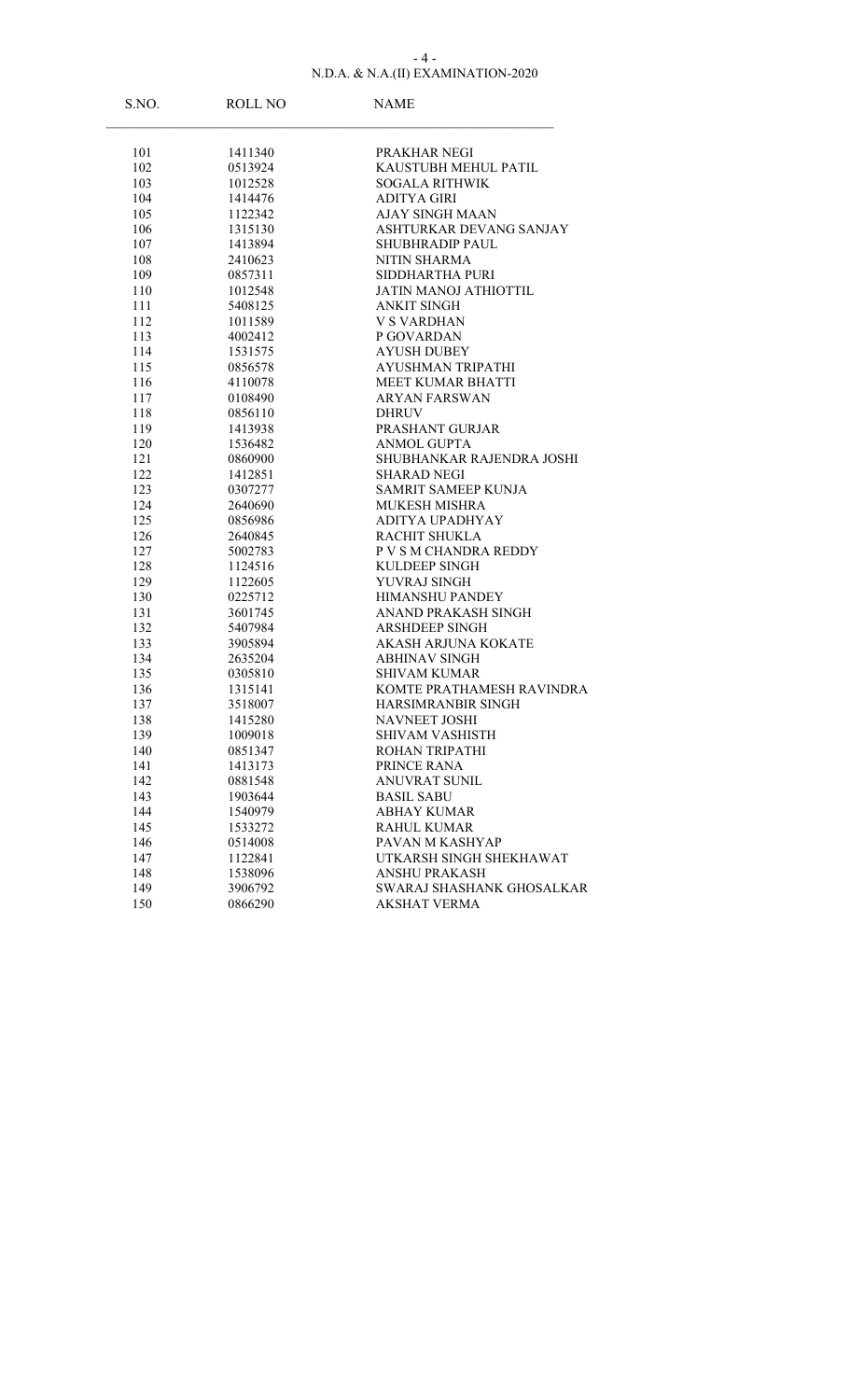### N.D.A. & N.A.(II) EXAMINATION-2020 - 5 -

| S.NO. | ROLL NO | <b>NAME</b>                   |
|-------|---------|-------------------------------|
| 151   | 0868869 | TUSHAR SHARMA                 |
| 152   | 0414268 | <b>DIVYANSH SINGH</b>         |
| 153   | 0223166 | <b>SURYANSH PANDEY</b>        |
| 154   | 0858330 | <b>KUNAL YADAV</b>            |
| 155   | 2411455 | DEEPAK SINGH RATHORE          |
| 156   | 1203386 | ARYAN SREERAM ANAND           |
| 157   | 1415992 | <b>KUSHAGRA SANWAL</b>        |
| 158   | 1417976 | PARANJAY BOHRA                |
| 159   | 1414549 | <b>AMAN BISHAL GHOSH</b>      |
| 160   | 1123618 | <b>AMIT KUMAR</b>             |
| 161   | 2638872 | <b>SHASHWAT DWIVEDI</b>       |
| 162   | 3517559 | <b>SHIVANSH SHARMA</b>        |
| 163   | 0855979 | <b>SANJEEV SAINI</b>          |
| 164   | 2635372 | <b>GAURAV RAI</b>             |
| 165   | 1534110 | <b>AVINASH KUMAR</b>          |
| 166   | 3522927 | NATHAN BENJAMIN JOY MIRANDA   |
| 167   | 1540954 | <b>SHUBHAM KUMAR</b>          |
| 168   | 0858191 | RAHUL                         |
| 169   | 5106380 | KURIMINENI LEELAASHAI         |
| 170   | 1539574 | <b>RAJ KUMAR</b>              |
| 171   | 3602414 | ABHIJEET SHASHIKANT KADAM     |
| 172   | 0108823 | BODA MEETKUMAR MANSUKHBHAI    |
| 173   | 1532882 | <b>RISHAV RAJ</b>             |
| 174   | 0417777 | <b>JAY GIRRAJ RAJORIYA</b>    |
| 175   | 0856899 | <b>ANUJ PRATAP SINGH</b>      |
| 176   | 1530909 | PRINCE KUMAR                  |
| 177   | 0514433 | PRADYUMNA CHAKRABORTY         |
| 178   | 3517825 | <b>VINAY KAUSHIK</b>          |
| 179   | 0872345 | <b>SAKSHAM KUMAR</b>          |
| 180   | 2411199 | <b>BALAKRISHNAN P NAIR</b>    |
| 181   | 1531580 | ARYAN DUBEY                   |
| 182   | 1122094 | <b>SURYA DEV</b>              |
| 183   | 0610672 | <b>SAGAR KUNDU</b>            |
| 184   | 3405302 | SAMARJEET SINGH               |
| 185   | 3517740 | <b>ARSHDEEP SINGH</b>         |
| 186   | 2639138 | <b>KARANVEER SINGH PUNDIR</b> |
| 187   | 2637890 | KAUSHAL RAJESH KUMAR          |
| 188   | 3524729 | GAURAV DEVGAN                 |
| 189   | 1536757 | HARSHWARDHAN RAJ              |
| 190   | 0307356 | KAMBLE SHARDUL                |
| 191   | 1009364 | <b>GURRAM DILEEP</b>          |
| 192   | 0850119 | <b>RAHUL SINGH</b>            |
| 193   | 3518835 | AADITYA SOHAL                 |
| 194   | 1414196 | <b>SAKSHAM RAWAT</b>          |
| 195   | 3907230 | <b>GANESH ANKUSH SHINDE</b>   |
| 196   | 0863435 | <b>DHANVIN SAINI</b>          |
| 197   | 5411593 | <b>CHIRAG</b>                 |
| 198   | 0513083 | PRASAD TANISHQ SANJAY         |
| 199   | 0513245 | MAYUR ACHYUTRAO DHAKANE       |
| 200   | 0106742 | <b>AVIRAL MAHENDRA</b>        |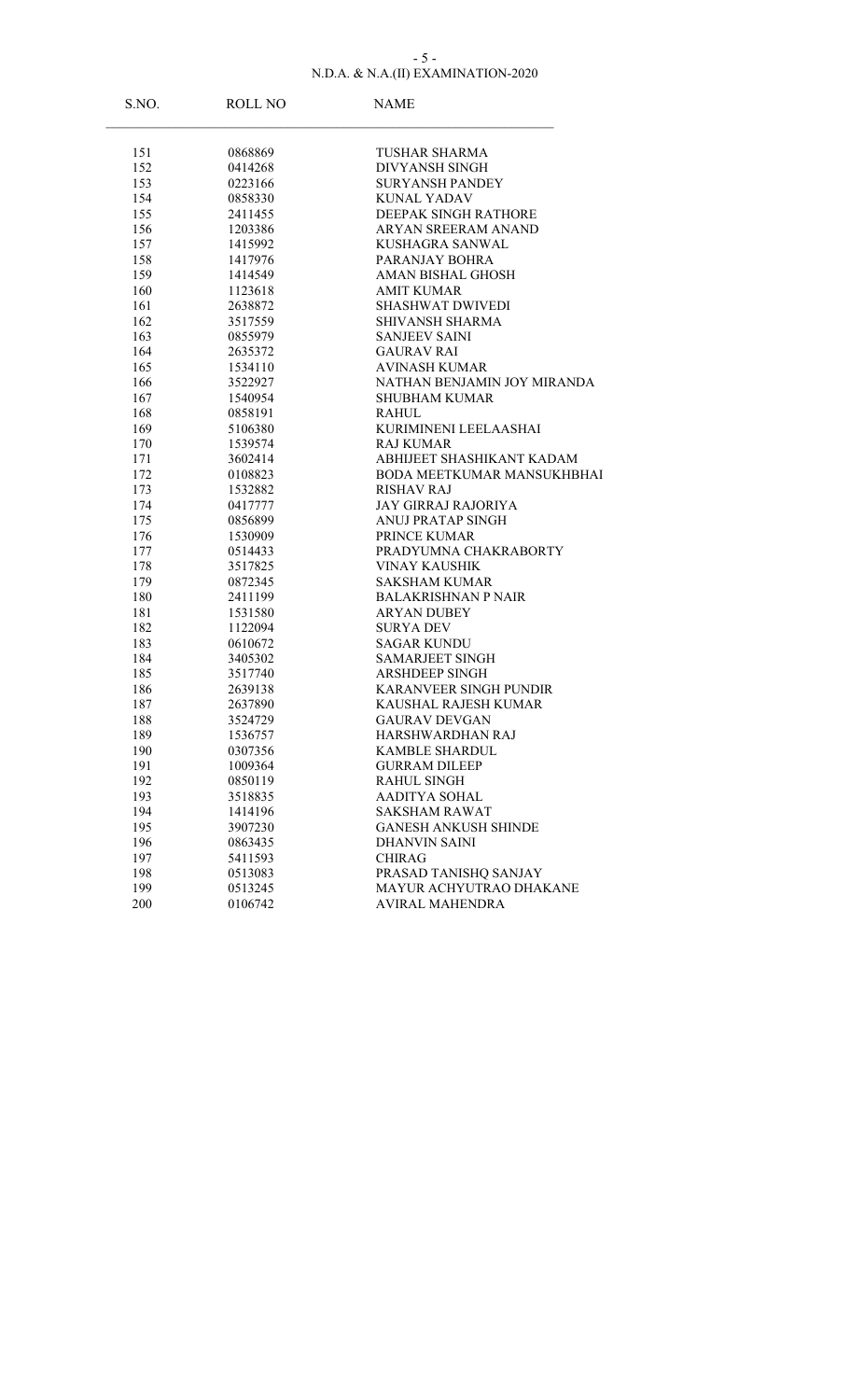#### N.D.A. & N.A.(II) EXAMINATION-2020 - 6 -

| S.NO. | ROLL NO | <b>NAME</b>                  |
|-------|---------|------------------------------|
| 201   | 0513980 | <b>LAVNEET SINGH</b>         |
| 202   | 1315874 | SIDDHANT SINGALKAR           |
| 203   | 1411338 | SAMARTH KAVIR MATTHEW DSOUZA |
| 204   | 0854149 | <b>MUKUL</b>                 |
| 205   | 0106395 | <b>BHAVDEEP S RATHORE</b>    |
| 206   | 5104771 | AKASH BHADAURIYA             |
| 207   | 0856751 | YASHASVI YADAV               |
| 208   | 0854860 | KRISHNA MOHAN SHARMA         |
| 209   | 0850587 | <b>AMAN THENUA</b>           |
| 210   | 1412634 | MAYANGLAMBAM LUCKY SINGH     |
| 211   | 0853949 | AMAN                         |
| 212   | 3907159 | TUSHAR BANTU CHOPADE         |
| 213   | 0513803 | <b>VASUDEV CHILGAR</b>       |
| 214   | 0307735 | AARYAN NARESH ISRANI         |
| 215   | 1315647 | AARADHYA SANJAY GOSAVI       |
| 216   | 3517275 | <b>ANSH SHARMA</b>           |
| 217   | 3405869 | ANGADJIT SINGH               |
| 218   | 0850400 | AADI AHUJA                   |
| 219   | 3602433 | ANSHUL ANIRUDDHA BAPAT       |
| 220   | 4002350 | E AKHIL                      |
| 221   | 0512864 | <b>AMOLAK SHARMA</b>         |
| 222   | 0881527 | <b>INDRANEEL SINGH RAO</b>   |
| 223   | 3520554 | <b>AKASH KUMAR</b>           |
| 224   | 1314768 | SHRIRAM RAJENDRA KSHIRSAGAR  |
| 225   | 5407848 | HANSA DATT JOSHI             |
| 226   | 3906476 | SUSHANT SUNIL JADHAV         |
| 227   | 0877010 | UTTAM CHHILLAR               |
| 228   | 0305826 | <b>DEV PARDESHI</b>          |
| 229   | 0849815 | <b>KARTIK BORA</b>           |
| 230   | 3524306 | <b>SAMARJOT SINGH</b>        |
| 231   | 2636506 | <b>DIWAKAR JAISWAL</b>       |
| 232   | 3907490 | ABHISHEK                     |
| 233   | 3601844 | ROHIT KUMAR SINGH            |
| 234   | 0706344 | ARYAN KUMAR MISHRA           |
| 235   | 1127050 | <b>DHRUV SINGH</b>           |
| 236   | 1012949 | <b>IDHANT SINGH</b>          |
| 237   | 0858601 | <b>NITIN YADAV</b>           |
| 238   | 0414410 | <b>YASH CHAUREY</b>          |
| 239   | 1532998 | ANKUSH JHA                   |
| 240   | 0223653 | RAJVARDHAN SINGH PARIHAR     |
| 241   | 0856525 | <b>KABIR PUNJABI</b>         |
| 242   | 1009151 | <b>GOVIND SHINDE</b>         |
| 243   | 0849417 | <b>NAVEEN</b>                |
| 244   | 5106481 | <b>P J V S DORA</b>          |
| 245   | 1132008 | PREET VINAY                  |
| 246   | 0514031 | JAPE SAGAR GOKUL             |
| 247   | 0854500 | <b>ANTARJOT SINGH</b>        |
| 248   | 1125329 | <b>ANKIT YADAV</b>           |
| 249   | 5106644 | <b>REDDI MANIDEEP</b>        |
| 250   | 3602336 | ARYAN BHAGWANRAO CHIKALEKAR  |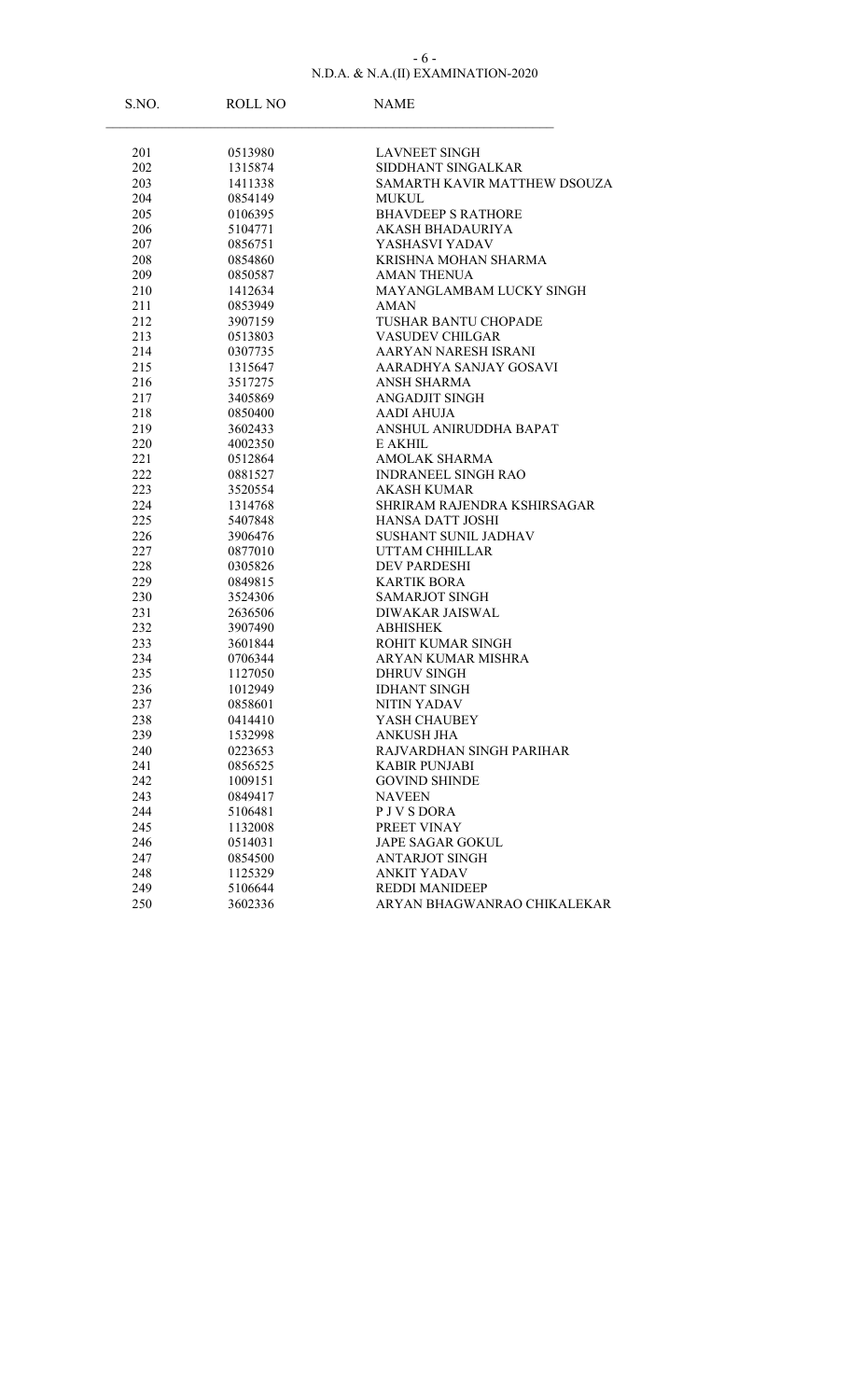#### N.D.A. & N.A.(II) EXAMINATION-2020 - 7 -

| ROLL NO | <b>NAME</b>                                                                                                                                                                                                                                                                                                                                                                                                                                                                                                                                                        |
|---------|--------------------------------------------------------------------------------------------------------------------------------------------------------------------------------------------------------------------------------------------------------------------------------------------------------------------------------------------------------------------------------------------------------------------------------------------------------------------------------------------------------------------------------------------------------------------|
|         | <b>CHETAN VATS</b>                                                                                                                                                                                                                                                                                                                                                                                                                                                                                                                                                 |
|         | AMAN MANOJ KUMAR NAIR                                                                                                                                                                                                                                                                                                                                                                                                                                                                                                                                              |
|         | <b>JAI SURENDRA SAWANT</b>                                                                                                                                                                                                                                                                                                                                                                                                                                                                                                                                         |
|         | <b>AMIT SINGH</b>                                                                                                                                                                                                                                                                                                                                                                                                                                                                                                                                                  |
|         | <b>KAUSHAL KUMAR</b>                                                                                                                                                                                                                                                                                                                                                                                                                                                                                                                                               |
|         | PASUPULA NAVANEETH SUKUMAR                                                                                                                                                                                                                                                                                                                                                                                                                                                                                                                                         |
|         | <b>SRIJAN SINGH PARIHAR</b>                                                                                                                                                                                                                                                                                                                                                                                                                                                                                                                                        |
|         | VISHAL KUMAR                                                                                                                                                                                                                                                                                                                                                                                                                                                                                                                                                       |
|         | PATEL HET RITESHKUMAR                                                                                                                                                                                                                                                                                                                                                                                                                                                                                                                                              |
|         | <b>RONIT KUMAR</b>                                                                                                                                                                                                                                                                                                                                                                                                                                                                                                                                                 |
|         | <b>AKSHAY ANAND</b>                                                                                                                                                                                                                                                                                                                                                                                                                                                                                                                                                |
|         | DEEPAK SHARMA                                                                                                                                                                                                                                                                                                                                                                                                                                                                                                                                                      |
|         | <b>GOURAV MOHAN NATH</b>                                                                                                                                                                                                                                                                                                                                                                                                                                                                                                                                           |
|         | M MUTHU RAMAN                                                                                                                                                                                                                                                                                                                                                                                                                                                                                                                                                      |
|         | ALLU JAYA HARANADH                                                                                                                                                                                                                                                                                                                                                                                                                                                                                                                                                 |
|         | <b>SAHIL SHARMA</b>                                                                                                                                                                                                                                                                                                                                                                                                                                                                                                                                                |
|         | <b>OMKAR YAWALE</b>                                                                                                                                                                                                                                                                                                                                                                                                                                                                                                                                                |
|         | RITVIK KAISTHA                                                                                                                                                                                                                                                                                                                                                                                                                                                                                                                                                     |
|         | <b>MOHNISH NILESH LAD</b>                                                                                                                                                                                                                                                                                                                                                                                                                                                                                                                                          |
|         | DHIRREN MOHAN                                                                                                                                                                                                                                                                                                                                                                                                                                                                                                                                                      |
|         | RAHUL SINGH SHEKHAWAT                                                                                                                                                                                                                                                                                                                                                                                                                                                                                                                                              |
|         | <b>RUPESH KUMAR</b>                                                                                                                                                                                                                                                                                                                                                                                                                                                                                                                                                |
|         | PANKAJ JOSHI                                                                                                                                                                                                                                                                                                                                                                                                                                                                                                                                                       |
|         | <b>RAJEEV KUMAR RAI</b>                                                                                                                                                                                                                                                                                                                                                                                                                                                                                                                                            |
|         | SHASHANK S                                                                                                                                                                                                                                                                                                                                                                                                                                                                                                                                                         |
|         | <b>TARAN DEEP SINGH</b>                                                                                                                                                                                                                                                                                                                                                                                                                                                                                                                                            |
|         | <b>SAMAY SAINI</b>                                                                                                                                                                                                                                                                                                                                                                                                                                                                                                                                                 |
|         | SHREYAS MAHENDRA BHAPKAR                                                                                                                                                                                                                                                                                                                                                                                                                                                                                                                                           |
|         | <b>AYUSH BHORIA</b>                                                                                                                                                                                                                                                                                                                                                                                                                                                                                                                                                |
|         | <b>VAIBHAV PARASHAR</b>                                                                                                                                                                                                                                                                                                                                                                                                                                                                                                                                            |
|         | SHYAMASHISH SAHU                                                                                                                                                                                                                                                                                                                                                                                                                                                                                                                                                   |
|         | <b>SANKET HANDI</b>                                                                                                                                                                                                                                                                                                                                                                                                                                                                                                                                                |
|         | RADHA MOHAN SHARMA                                                                                                                                                                                                                                                                                                                                                                                                                                                                                                                                                 |
|         | <b>GAURAV</b>                                                                                                                                                                                                                                                                                                                                                                                                                                                                                                                                                      |
|         |                                                                                                                                                                                                                                                                                                                                                                                                                                                                                                                                                                    |
|         | ARIMARDAN PRATAP SINGH                                                                                                                                                                                                                                                                                                                                                                                                                                                                                                                                             |
|         | <b>DWAIPAYAN MAJUMDER</b>                                                                                                                                                                                                                                                                                                                                                                                                                                                                                                                                          |
|         | PRATIK PRAKASH PAWAR                                                                                                                                                                                                                                                                                                                                                                                                                                                                                                                                               |
|         | MEHUL SINGH                                                                                                                                                                                                                                                                                                                                                                                                                                                                                                                                                        |
|         | <b>ANKIT KUMAR RAI</b>                                                                                                                                                                                                                                                                                                                                                                                                                                                                                                                                             |
|         | <b>SAURABH KUMAR</b>                                                                                                                                                                                                                                                                                                                                                                                                                                                                                                                                               |
|         | <b>GAURAV</b>                                                                                                                                                                                                                                                                                                                                                                                                                                                                                                                                                      |
|         | PRINCE BAMAL                                                                                                                                                                                                                                                                                                                                                                                                                                                                                                                                                       |
|         | ANIKET KUMAR SINGH                                                                                                                                                                                                                                                                                                                                                                                                                                                                                                                                                 |
|         | DESHMUKH PARTH CHANDRASHEKHAR                                                                                                                                                                                                                                                                                                                                                                                                                                                                                                                                      |
|         | P NIRMAL                                                                                                                                                                                                                                                                                                                                                                                                                                                                                                                                                           |
|         | NAVIN SIDHAARTH A R                                                                                                                                                                                                                                                                                                                                                                                                                                                                                                                                                |
|         | <b>VIVEK SHARMA</b>                                                                                                                                                                                                                                                                                                                                                                                                                                                                                                                                                |
|         | AHER SHREENIT DEVIDAS                                                                                                                                                                                                                                                                                                                                                                                                                                                                                                                                              |
|         | <b>PRADEEP</b>                                                                                                                                                                                                                                                                                                                                                                                                                                                                                                                                                     |
|         | <b>MOHIT KUMAR MISHRA</b>                                                                                                                                                                                                                                                                                                                                                                                                                                                                                                                                          |
|         | 0861335<br>2411970<br>0306890<br>1125588<br>4112245<br>1417983<br>0237469<br>1702552<br>5202444<br>1533142<br>1008928<br>1121983<br>3602025<br>4002326<br>5104642<br>1702538<br>0513778<br>1012624<br>3601704<br>0856195<br>1122708<br>0110100<br>5408690<br>0305687<br>0306947<br>0850426<br>3524347<br>0513722<br>3905854<br>1132063<br>4903382<br>3905759<br>1132028<br>3517625<br>1539509<br>1414840<br>3601728<br>3518809<br>3905917<br>0305696<br>0857877<br>0854925<br>0224557<br>1316885<br>4002813<br>1204368<br>5413632<br>1315463<br>0855827<br>3525826 |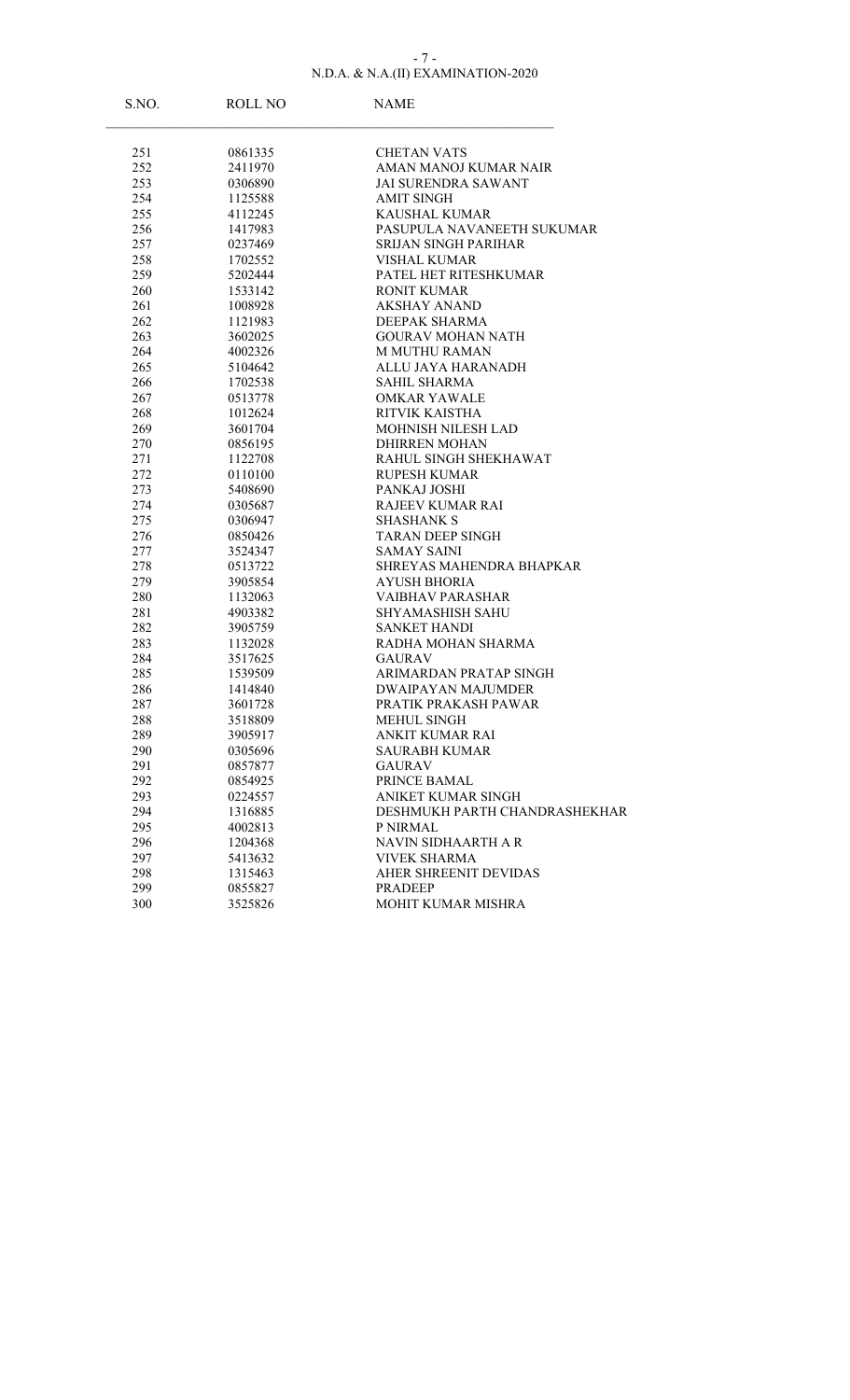### N.D.A. & N.A.(II) EXAMINATION-2020 - 8 -

| S.NO.      | ROLL NO | <b>NAME</b>                 |
|------------|---------|-----------------------------|
| 301        | 1532999 | <b>SATYAM KUMAR SINGH</b>   |
| 302        | 0306001 | <b>ENOCH MOHIT DANIEL</b>   |
| 303        | 1315829 | NIRMAL PAWAN SOMESHWAR      |
| 304        | 0854629 | <b>AKASH KUMAR CHAHAL</b>   |
| 305        | 1009910 | S NAGA SURYA                |
| 306        | 0414234 | <b>HARSHDEEP AHUJA</b>      |
| 307        | 0858610 | <b>ADITYA SHANKAR</b>       |
| 308        | 0706157 | <b>ANKITRAJ SAHOO</b>       |
| 309        | 1315322 | <b>HARSH SAO</b>            |
| 310        | 3405902 | <b>AYUSH KUMAR</b>          |
| 311        | 3905756 | <b>VISHAL</b>               |
| 312        | 0514554 | TAVADE MIHIR HITENDRA       |
| 313        | 5106641 | <b>BAGADI JATHIN</b>        |
| 314        | 0850003 | SURYAKANT DALAL             |
| 315        | 0850589 | YUVRAJ SINGH                |
| 316        | 0857441 | RISHABH CHAUHAN             |
| 317        | 3524721 | <b>AKSHIT KUMAR MARKAN</b>  |
| 318        | 0225135 | <b>SHAJID AHMED</b>         |
| 319        | 3602250 | SANKET DATTATRAY POKHARKAR  |
| 320        | 5202168 | <b>ABHYUDAY DEO</b>         |
| 321        | 0855191 | KAUSHLENDRA SINGH CHAUHAN   |
| 322        | 0857229 | AAYUSH BHATI                |
| 323        | 3601803 | <b>ADITYA KUMAR</b>         |
| 324        | 1532590 | <b>RAVI SHANKAR</b>         |
| 325        | 0305703 | K KAUSTUBH NARAYAN          |
| 326        | 0414426 | <b>RISHABH AHUJA</b>        |
| 327        | 0873041 | <b>GAUTAM KUMAR</b>         |
| 328        | 0239502 | <b>SUMIT SHUKLA</b>         |
| 329        | 3519469 | <b>PARVEEN KUMAR</b>        |
| 330        | 1008924 | PRASHANT SANJAY PATIL       |
| 331        | 1413454 | HARSHVARDHAN GUPTA          |
| 332        | 0306079 | <b>VIVEK KUMAR</b>          |
| 333        | 3906742 | SHINDE DHAWAL DHANAJI       |
| 334        | 1411115 | <b>AVANISH SINGH</b>        |
| 335        | 0854850 | DIBYARANJAN PARIDA          |
| 336        | 0854211 | SUNNY UJJWAL                |
| 337        | 0225892 | <b>HARSH KUMAR</b>          |
|            | 2637442 | <b>AGRIM SHANDILYA</b>      |
| 338        | 4002382 | <b>S M ABHINAV KAARTHIK</b> |
| 339<br>340 | 4904415 | <b>GAURAV SINGH SIDAR</b>   |
| 341        |         | YOGAKSHEMA JOSHI            |
|            | 0414680 | <b>VINAY KHATKAR</b>        |
| 342        | 3520457 |                             |
| 343        | 1411738 | ABHISHEK CHAUDHARY          |
| 344        | 1315633 | CHAUDHARI SANKALP DEVIDAS   |
| 345        | 1702778 | <b>ARYAN THAKUR</b>         |
| 346        | 0611062 | <b>CHUNCHUN KUMAR</b>       |
| 347        | 1315544 | <b>GADE ABHISHEK DILIP</b>  |
| 348        | 1008864 | <b>AMAN UJJVAL</b>          |
| 349        | 0856998 | AMAN                        |
| 350        | 5408437 | NIKHIL CHAND                |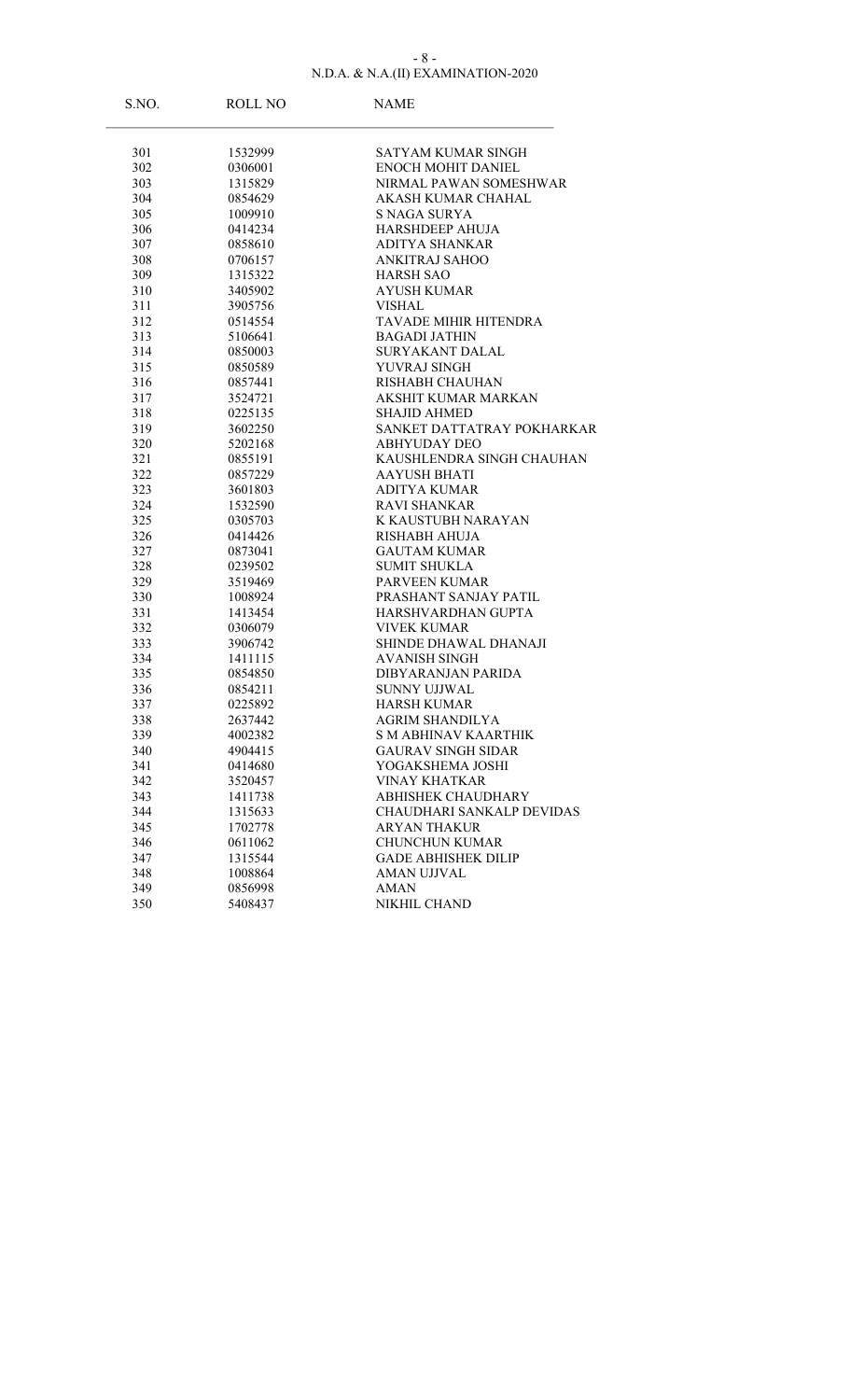#### N.D.A. & N.A.(II) EXAMINATION-2020 - 9 -

| S.NO. | ROLL NO | <b>NAME</b>                |
|-------|---------|----------------------------|
| 351   | 0901930 | <b>VISHAL KUMAR</b>        |
| 352   | 0854238 | <b>SUMIT PANDEY</b>        |
| 353   | 0881154 | <b>BHUPENDRA SINGH</b>     |
| 354   | 0514085 | <b>KUNAL SINGH</b>         |
| 355   | 3907331 | RAHUL ARUN SABLE           |
| 356   | 1413463 | <b>AYUSH KAMBOJ</b>        |
| 357   | 1532929 | <b>HARSHIT ANAND</b>       |
| 358   | 1315605 | <b>NAIK SUSHANT VINOD</b>  |
| 359   | 3520419 | <b>LOVEPREET SINGH</b>     |
| 360   | 1542529 | <b>AJAY KUMAR</b>          |
| 361   | 1531584 | <b>NIKHIL RAJ</b>          |
| 362   | 3405639 | <b>KUNAL BHARDWAJ</b>      |
| 363   | 0853947 | <b>KARTIK</b>              |
| 364   | 1538510 | <b>AMAN PRAKASH</b>        |
| 365   | 0237245 | <b>AMAN PANDEY</b>         |
| 366   | 0853297 | <b>ADITH MENON</b>         |
| 367   | 0851917 | <b>LAKSHAY VATS</b>        |
| 368   | 0420996 | YUVRAJ SINGH SOHAL         |
| 369   | 3406812 | PRANAV UPPAL               |
| 370   | 0859998 | <b>BHAVNESH SINGH</b>      |
| 371   | 0870233 | SIDHARTH YADAV             |
| 372   | 1122524 | PRAVEEN KUMAR              |
| 373   | 5408669 | ROHAN KUMAR GUPTA          |
| 374   | 0850976 | YASHMIT KAUSHIK            |
| 375   | 0414310 | PRATEET YADAV              |
| 376   | 3517835 | PARAM SUNDARAM             |
| 377   | 2638372 | <b>VAIBHAV RAJ</b>         |
| 378   | 1532069 | <b>GOURAV KUMAR</b>        |
| 379   | 1534315 | NISHANT KUMAR              |
| 380   | 1530255 | <b>RAVI KUMAR</b>          |
| 381   | 0878873 | SHASHWAT SRIVASTAVA        |
| 382   | 0868116 | ADITYA                     |
| 383   | 0513855 | <b>LOHOTE OMKAR SUDHIR</b> |
| 384   | 0225830 | <b>DEVANSH DWIVEDI</b>     |
| 385   | 2638740 | <b>SHOBHIT TRIVEDI</b>     |
| 386   | 0856025 | <b>ANMOL V NAVAD</b>       |
| 387   | 1124369 | <b>ASHOK DASANIYA</b>      |
| 388   | 3517999 | SIMERPREET SINGH           |
| 389   | 1413111 | <b>AAYUSH CHANDRA</b>      |
| 390   | 3907713 | <b>NAGDEV S TERANI</b>     |
| 391   | 1125602 | SHASHVAT TYAGI             |
| 392   | 2639609 | <b>AVIJIT SINGH</b>        |
| 393   | 3524050 | <b>HARIOM</b>              |
| 394   | 1009114 | ARYAN SINGH CHOUHAN        |
| 395   | 3516738 | <b>JASKIRAT SINGH</b>      |
| 396   | 0852208 | <b>ISHAAN TEWARI</b>       |
| 397   | 1600244 | VARDAAN PANDEY             |
| 398   | 1538511 | <b>AMAN KUMAR</b>          |
| 399   | 1418890 | AKARSH PRATAP SINGH        |
| 400   | 1124603 | ANKIT CHOUDHARY            |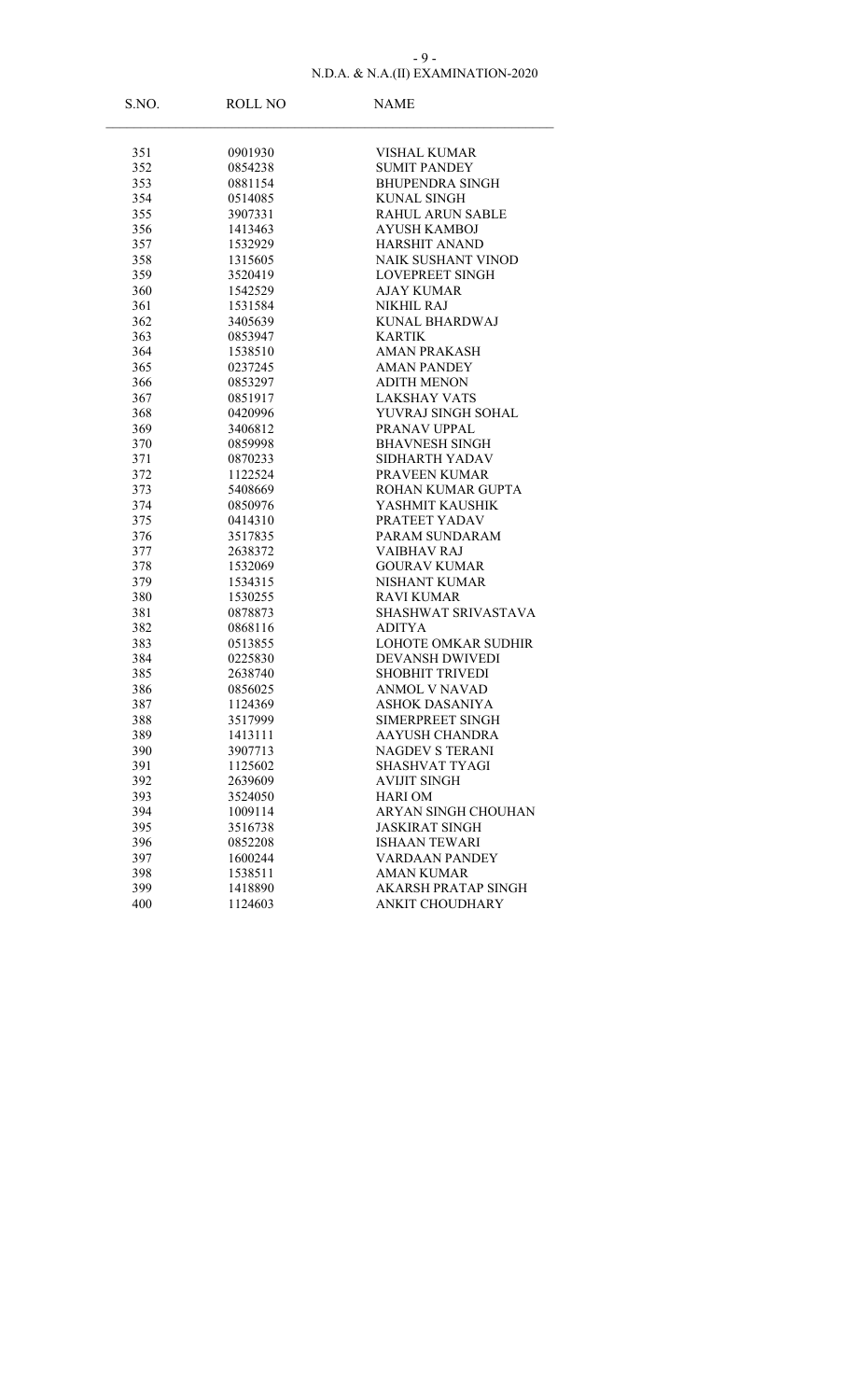#### N.D.A. & N.A.(II) EXAMINATION-2020 - 10 -

| S.NO. | ROLL NO | <b>NAME</b>                  |
|-------|---------|------------------------------|
| 401   | 3518966 | VAASTAV MAITHANI             |
| 402   | 3406008 | <b>HARDIK SAINI</b>          |
| 403   | 1411240 | <b>SPARSH RAJAK</b>          |
| 404   | 1412899 | <b>DEVAL PANWAR</b>          |
| 405   | 4401023 | <b>MEGHNATH SOIBAM</b>       |
| 406   | 3518807 | PARAMJOT SINGH               |
| 407   | 3517214 | <b>BHAVAY SAINI</b>          |
| 408   | 3518301 | <b>ABHISHEK</b>              |
| 409   | 0858240 | SUKRIT TAYA                  |
| 410   | 0514607 | <b>JAYESH RAVINDRA PAGAR</b> |
| 411   | 0106314 | <b>ATUL VIVEK</b>            |
| 412   | 3522307 | KUSHAGRA BAJPAI              |
| 413   | 0868161 | YUVANSH SINGH NEGI           |
| 414   | 4401050 | THOKCHOM SIDDHARTH SINGH     |
| 415   | 2638244 | <b>SUDHANSHU MISHRA</b>      |
| 416   | 0305789 | <b>ANSHAL KUMAR</b>          |
| 417   | 1415306 | <b>VIVEK TARIYAL</b>         |
| 418   | 0854359 | <b>ARNAV RATTAN</b>          |
| 419   | 0852431 | <b>ABHAY TOMAR</b>           |
| 420   | 0855544 | <b>SAHIL YADAV</b>           |
| 421   | 0857009 | NIEL AJITSARIA               |
| 422   | 0223845 | HIMANSHU SINGH TOMAR         |
| 423   | 0853839 | <b>KARTIK RANA</b>           |
| 424   | 1011780 | TONDRAPU KALYAN CHAKRAVARTHY |
| 425   | 0878670 | <b>MANISH JOSHI</b>          |
| 426   | 3522025 | <b>GURSIMRAN SINGH</b>       |
| 427   | 4401014 | MUHAMMAD ZAKARIYYAH          |
| 428   | 0513705 | <b>JOSHI HARSHIT</b>         |
| 429   | 0514117 | ADITYA NILESH GUJARATHI      |
| 430   | 1412788 | <b>ABHISHEK SINGH</b>        |
| 431   | 0850205 | TANAY DAGUR                  |
| 432   | 0853690 | MAYANK SINGH KUSHWAH         |
| 433   | 1203471 | <b>SHIVAM SAKET</b>          |
| 434   | 1904426 | ABHINDRA KRISHNA K M         |
| 435   | 0857749 | <b>MAYANK DALAL</b>          |
| 436   | 5104751 | <b>BETHA PHILIP ANTONY</b>   |
| 437   | 0305989 | <b>AAYUSH PATHAK</b>         |
| 438   | 3517477 | SEHJPREET SINGH              |
| 439.  | 0852519 | <b>SHANTANU PARASHAR</b>     |
| 440   | 4401043 | MAYANGLAMBAM DENISH SINGH    |
| 441   | 4600808 | DEBANJAN CHAKRABORTY         |
| 442   | 2638993 | <b>ADITYA SINGH</b>          |
| 443   | 4401046 | RAMESH SINGH LOUREMBAM       |
| 444   | 5107688 | PRANAV PANDEY                |
| 445   | 0883256 | ARNAV BHAYANA                |
| 446   | 0857823 | YASH TYAGI                   |
| 447   | 2635730 | <b>ASHUTOSH PATHAK</b>       |
| 448   | 0415671 | <b>KESHAV JOSHI</b>          |
| 449   | 0857581 | DEVASHISH GAUTAM             |
| 450   | 3905611 | BHARAT RAJSHEKHAR BANI       |
|       |         |                              |